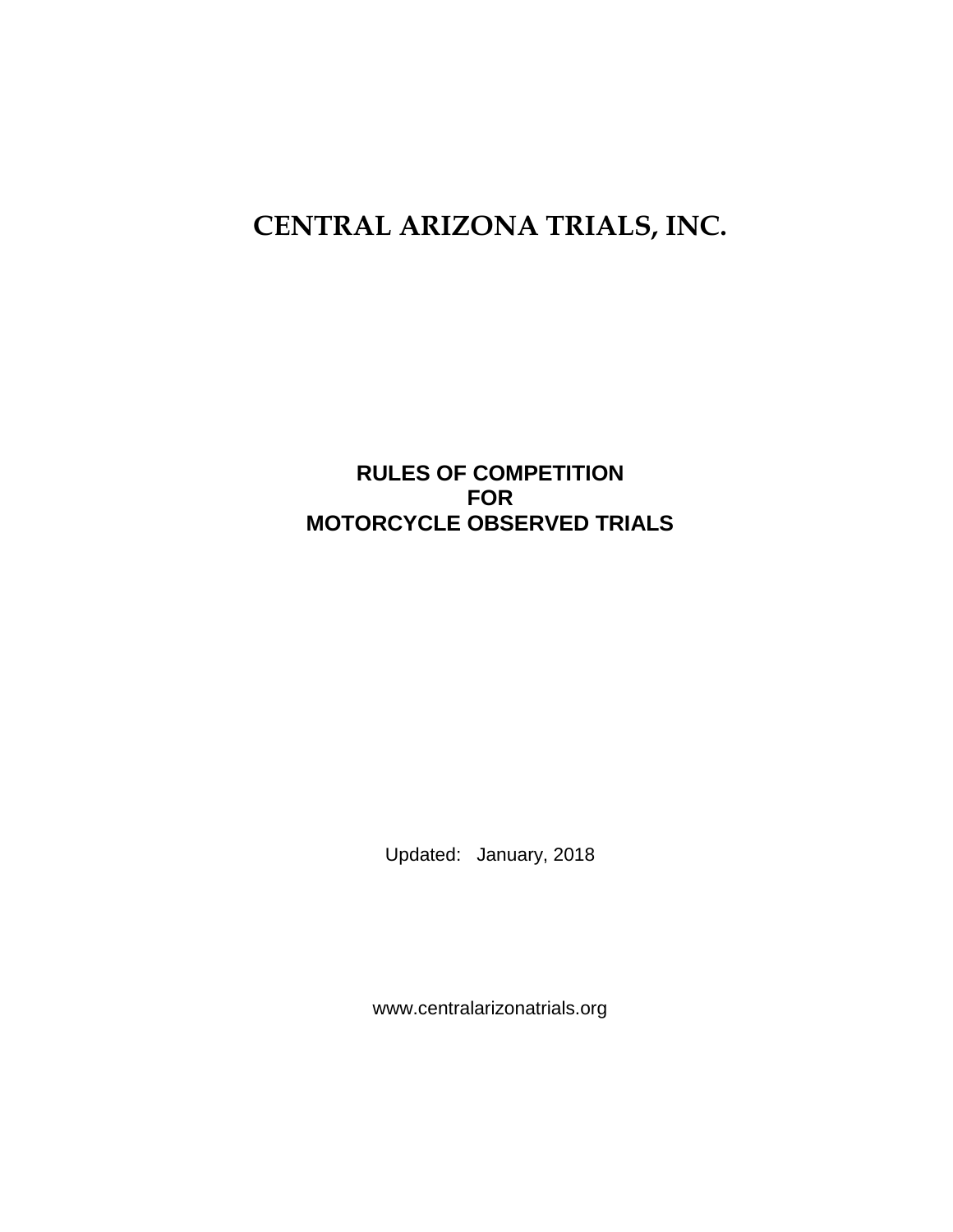#### TABLE OF CONTENTS

 Section A: ELIGIBILITY Section B: COMPETITION CLASSES and RIDER CLASSIFICATION Section C: TROPHIES, TRANSFER POINTS and RIDER RANKING Section D: THE TRIALS COURSE Section E: SCORING Section F: GENERAL INFORMATION Section G: SUPPLEMENT

# C.A.T. Rules of Competition 2018

## **Section A: ELIGIBILITY**

- 1. Championship points shall be awarded only to residents of the State of Arizona who are members of Central Arizona Trials. If a rider joins or renews their membership after the current trials season has begun, Championship points will only be awarded from that date until the end of the current trials season.
- 2. Due to legal and safety implications, a DOT, Snell 95 or any FIM approved helmet must be worn whenever operating a motorcycle at a trials site.
- 3. Each machine must have an effective silencer and spark arrestor. Machines competing in an event must have an U. S. Forest Service (USFS) approved spark arrestor or a USFS approval sticker.
- 4. Chains or other traction devices are not permitted.
- 5. As an aid to checkers, every machine must have a number plate with the rider's proper class designation. It is suggested, though not required, that Class 1, 2 and 3 riders include their state ranking number from the previous year. Plate type shall be left to the judgment of the rider.
- 6. In Classes 1, 2, 3, 4A, 5, and 6 (Expert, Sportsman, Clubman, Senior, Novice, and Twin Shock) an event must be completed on the same machine upon which the event was started.
- 7. "Trials" tires only are required in all classes except Bicycle. This applies to both wheels.

# **Section B: COMPETITION CLASSES and RIDER CLASSIFICATION**

#### **Section B1: Competition-Classes**

**Class 1 - EXPERT LEVEL** - Competitors who have accumulated 20 transfer points competing in Class 2 become qualified. Class 1 shall be divided into four levels of competition each duplicating the U.S. National class:

*Class 1A – PRO* - Shall be a "high intensity" level of competition determining the overall "Arizona State Trials Champion" for each competition year.

*Class 1B – EXPERT* - Shall be a level of competition leading to the Arizona Expert State Championship.

*Class 1C - EXPERT SPORTSMAN* - Shall be a level of competition between Expert and Sportsman that will lead to the Arizona Expert Sportsman State Championship.

**Class 2 - SPORTSMAN** - Competitors who have accumulated 20 transfer points competing in Class 3. Competition in this class will lead to the Arizona Sportsman State Championship.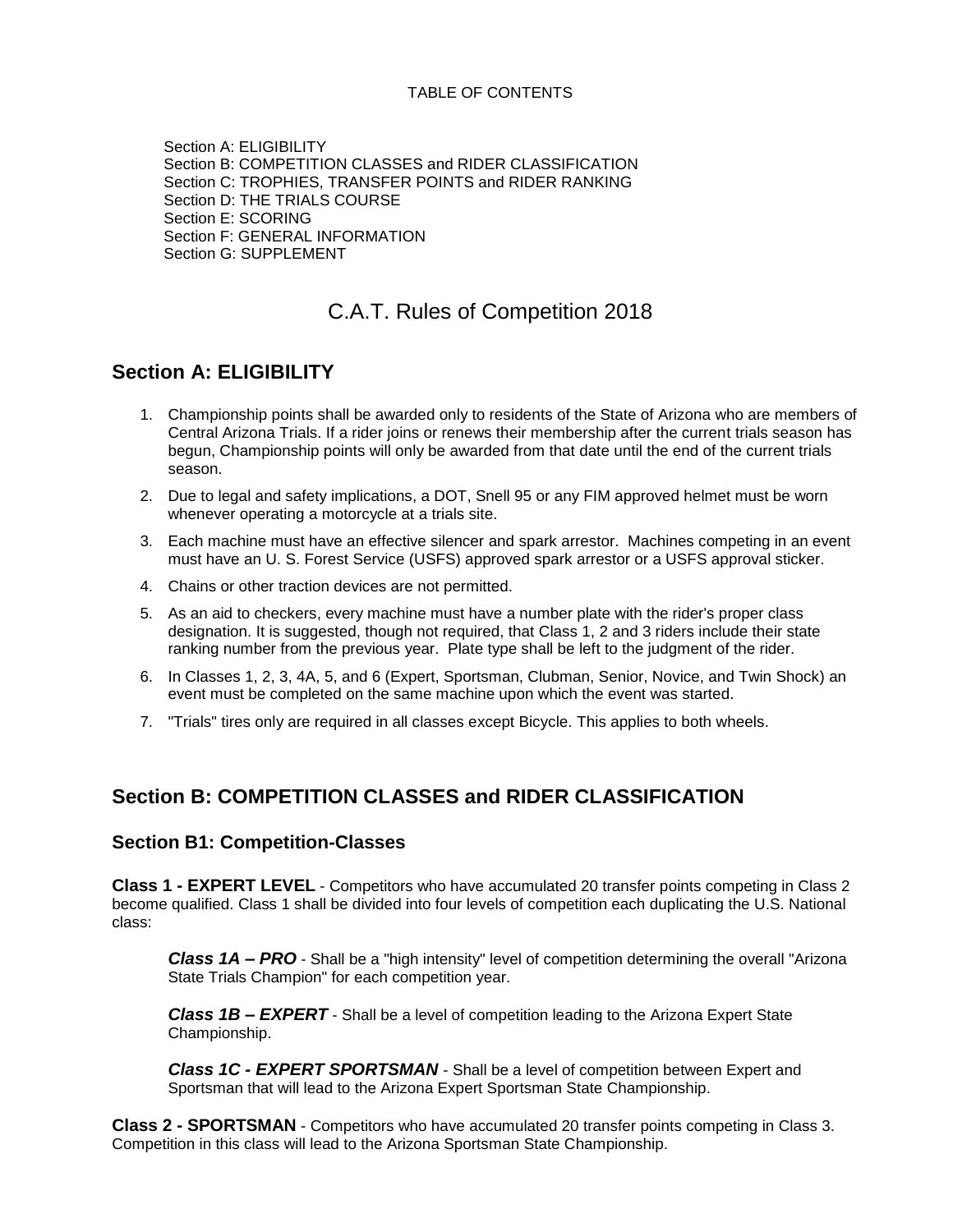**Class 3 - CLUBMAN** - Competitors who have accumulated 20 transfer points competing in Class 4A. Competition in this class will lead to the Arizona Clubman State Championship.

#### **Class 4**

*Class 4A - NOVICE* - Any beginning rider, regardless of age, who feel that they are not ready to ride Class 3 OR any rider who has accumulated 15 transfer points in Class 4B. Competition in this class will lead to the Arizona Novice State Championship.

*Class 4B - BEGINNER* - Any rider, regardless of age, who feels they are not ready to ride Class 4A. This class is generally designed for persons with no previous riding experience. Competition in this class will lead to the Arizona Beginner State Championship.

*Class 4C - JUNIOR* - Any rider 14 years old or younger who does not wish to compete in the 4B classes. Class 4C will ride the Beginner lines in the observed sections**.** Competition in this class will lead to the Arizona Junior State Championship.

*Class 4D – ADVANCED BICYCLE* - Any bicycle rider, regardless of age, competing on any type of bicycle. Generally, riders in this class shall complete one loop, riding the Bicycle line (as specified by the Trialsmaster) twice consecutively at each section. The exact nature of Class 4D competition at each event may be modified at the discretion of the Trialsmaster. In that case, all Bicycle riders will be notified prior to the start of the event

*Class 4E – ELECTRIC KIDS* - Any rider, 14 years or younger, competing on any type of electric motorcycle. Generally, riders in this class shall complete the Bicycle line as specified by the Trialsmaster. The exact nature of Class 4E competition at each event may be modified at the discretion of the Trialsmaster. In that case, all Electric Kids riders will be notified prior to the start of the event.

*Class 4F – STRIDER / JUNIOR BICYCLE* - Any rider, 14 years or younger, competing on any type of bicycle including push bicycles. Generally, riders in this class shall complete the Bicycle line as specified by the Trialsmaster. The exact nature of Class 4F competition at each event may be modified at the discretion of the Trialsmaster. In that case, all Junior Bicycle riders will be notified prior to the start of the event

#### **Class 5**

*Class 5A - SENIOR SPORTSMAN* - Riders 35 years old or older who choose to ride Sportsman lines. Competition in this class will lead to the Arizona Senior Sportsman State Championship.

*Class 5B - SENIOR CLUBMAN* - Riders 35 years old or older who choose to ride a combination of Clubman and Novice lines. Competition in this class will lead to the Arizona Senior Clubman State Championship.

*Class 5C - SENIOR NOVICE* - Riders 35 years or older who choose to ride Novice lines. Competition in this class will lead to the Arizona Senior Novice State Championship.

*Class 5D – SUPER SENIOR SPORTSMAN* - Riders 55 years old or older who choose to ride Sportsman lines. Competition in this class will lead to the Arizona Senior Sportsman State Championship.

*Class 5E – SUPER SENIOR CLUBMAN* - Riders 55 years old or older who choose to ride a combination of Clubman and Novice lines. Competition in this class will lead to the Arizona Senior Clubman State Championship.

*Class 5F – SUPER SENIOR NOVICE* - Riders 55 years or older who choose to ride Novice lines. Competition in this class will lead to the Arizona Senior Novice State Championship.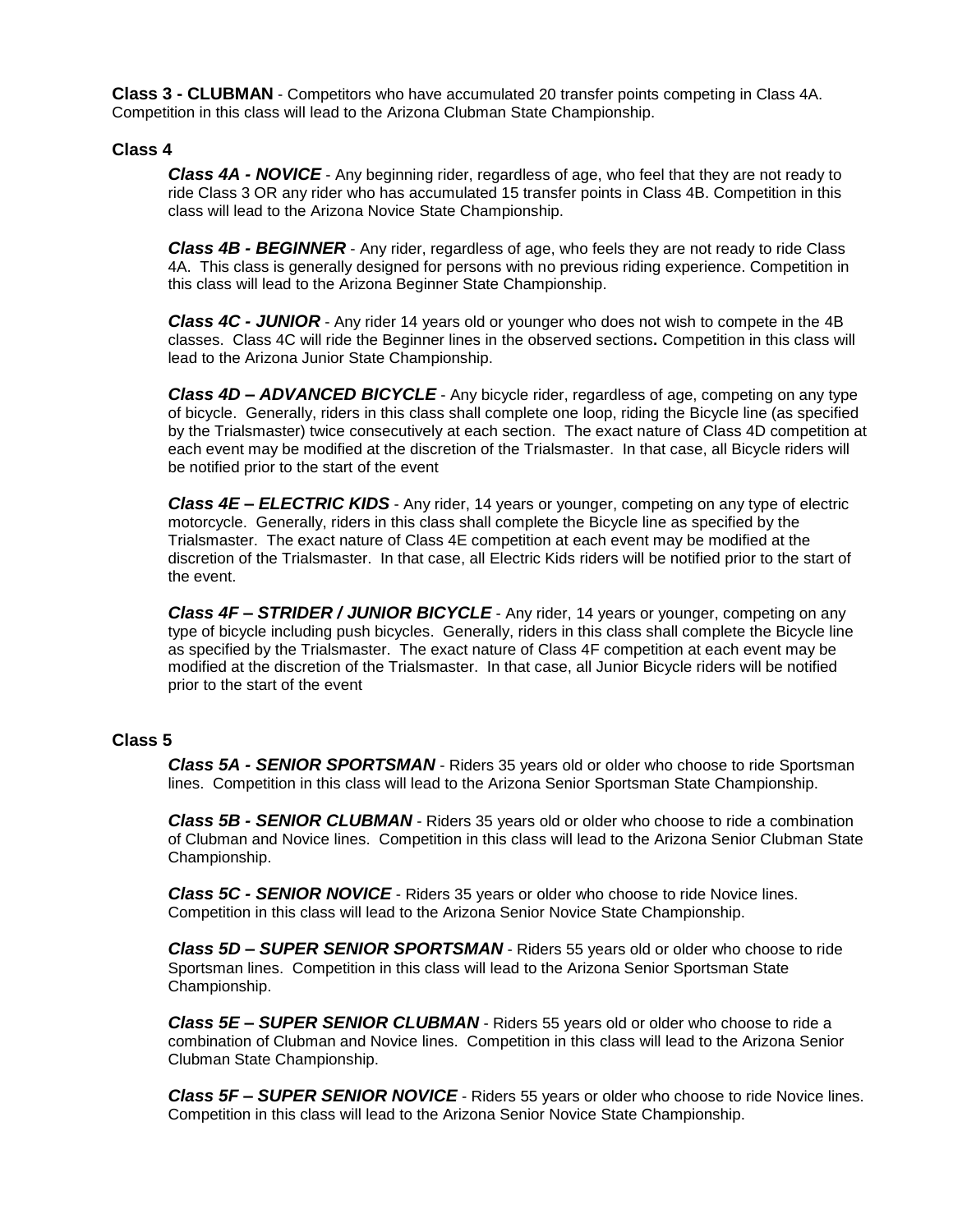**Class 6 - TWIN SHOCK** - Any trials specific motorcycle that is equipped with dual shock rear suspension. Twin Shock competitors will ride the Novice (Class 4A) lines. Number plates will be marked "TS". Competition in this class will lead to the Arizona Twin Shock State Championship.

### **Section B2: Rider Classification**

- 1. Competitors may compete in any class they wish by riding "non-trophy" and designating such on their paid entry. (Exception: Only current Class 2 riders may compete in Class 1 as non-trophy.) Competitors who ride as a non-trophy entry shall not receive a trophy or transfer points in the class being ridden, nor will they count as a rider towards the distribution of trophies. They will not affect the placing of the other riders in the class. All event fees are applicable to non-trophy riders.
- 2. Competitors who have accumulated their transfer points and do not wish to move up to the next class may ride non-trophy until their transfer points expire.
- 3. A rider wishing to ride a non-trophy class, plus ride his own class must have prior approval of the Trialsmaster to ride the non-trophy class. This is necessary due to checker availability.
- 4. A rider must complete all loops of his or her competition class before starting a non-trophy class if two classes are to be ridden in one day.
- 5. If a rider enters a higher level class on a non-trophy basis and finishes above a competing member of that class in two events, the rider will automatically be transferred to the higher class based upon "demonstrated ability".
- 6. Competitors may move up one class by petitioning the C.A.T. Trials Committee Chairman in writing with recommendation by two active C.A.T. members competing in the class, which he/she intends to enter.
- 7. The C.A.T. Trials Committee may, by majority vote, upgrade a competitor who is grossly under classed. The competitor involved must be consulted before, and be present during, such a vote.
- 8. If a C.A.T. competitor has earned no transfer points (or trophies in the case of Class 1), in the previous competition year, he/she may petition the Trials Committee Chairman to be moved down one class. Such a petition shall be in writing and must be accompanied by recommendations from two active members of the class, which he/she intends to enter. The decision will then be made by majority vote of the Trials Committee. Exception: Once any rider has transferred from the "Beginner" class (Class 4B), he/she cannot be reclassified as a Beginner. However, under extraordinary circumstances, the Trials Committee Chairman may make an exception to this rule.
- 9. A single entrant constitutes a class. Transfer and championship points will be awarded as explained in the Trophies, Transfer Points and Rankings section.

# **Section C: TROPHIES, TRANSFER POINTS AND CLASS RANKING**

#### **1. Trophies:**

1. Trophies shall be awarded in each class on the basis of the number of riders in that class with the exception that non-trophy riders do not figure into the count. Trophy distribution is as follows:

| 1 to 3 competitors   | $=$ | 1 trophy                                              |
|----------------------|-----|-------------------------------------------------------|
| 4 to 6 competitors   | $=$ | 2 trophies                                            |
| 7 to 11 competitors  | $=$ | 3 trophies                                            |
| 12 to 18 competitors | $=$ | 4 trophies                                            |
| 19 to 26 competitors | $=$ | 5 trophies                                            |
| 27 to 35 competitors |     | 6 trophies                                            |
|                      |     | Thereafter, one trophy given for each 10 competitors. |
|                      |     |                                                       |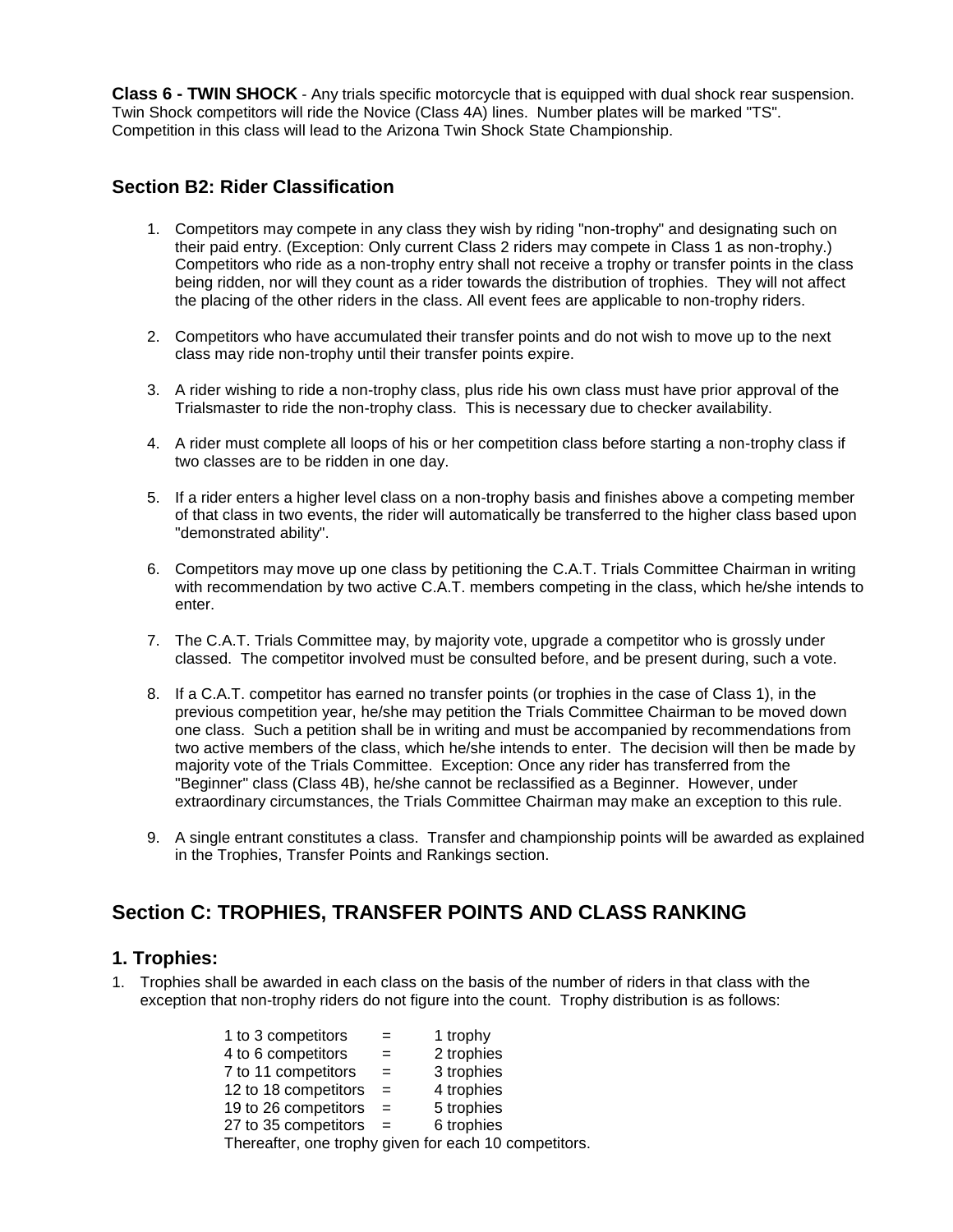- 2. Trophies awarded for performance other than in regular classes, such as team, hot dog, etc., shall be proposed by the Trialsmaster and coordinated with the Trophy Chairman.
- 3. At the end of each trials season, the C.A.T. Trials Committee shall select the "Most Improved Rider" and present this rider with the appropriate traveling trophy, which he/she may keep for the following season.
- 4. At the end of each trials season, the C.A.T. Trials Committee shall select the "Most Outstanding Youth" C.A.T. trials rider under 16 years of age and present this rider with the appropriate traveling trophy which he/she may keep for the following season.
- 5. At the end of each trials season, the C.A.T. Trials Committee shall select the "Checker of the Year" and present this person with a plaque, inscribed with the checker's name, the year of the season, and the words "Arizona State Observed Trials Checker of the Year" as a permanent award.
- 6. At the end of each trials season, the C.A.T. Trials Committee Chairman will determine the overall winner of the Pro class (Class 1A). The winner of Class 1A shall receive the following:
	- a) The Arizona State Observed Trials Champion Perpetual Cup, inscribed with the rider's name, to remain in the rider's possession for the next season.
	- b) A plaque, inscribed with the rider's name, the year of the season, and the words "Arizona State Observed Trials Champion" as a permanent award.
	- c) A lightweight jacket with the words "Arizona State Champion" and the year of the award inscribed on the back. The front of the jacket shall include the rider's name plus C.A.T. club patches. (For multiple-year winners, substitute awards may be selected.)
- 7. At the end of each trials season, the C.A.T. Trials Committee Chairman will determine the overall winner of each of the other classes. Each winner will receive a plaque inscribed with the rider's name, the year of the season, and the words "Arizona State Observed Trials \_\_\_\_\_\_\_\_ Class Champion" respectively, as a permanent award, regardless of the rider's current class at the end of the season.

## **2. Transfer Points:**

Riders shall be awarded on the basis of the number of trophies presented in a class as follows:

- 1. A rider placing first in his class shall receive a number of transfer points equal to the number of trophies awarded in that class.
- 2. A rider placing second in his class shall receive a number of transfer points equal to the number of trophies awarded in that class minus one.
- 3. A rider placing third in his class shall receive a number of transfer points equal to the number of trophies awarded in that class minus two, and so on.

Example: If there are 21 riders entered in a class, there will be 5 trophies awarded and transfer point distribution will be as follows:

> 1st Place  $= 5$  points 2nd Place  $= 4$  points  $3rd$  Place = 3 points 4th  $Place = 2 points$ 5th Place = 1 point 6th Place and below  $= 0$  points

4. Riders competing in the Senior Novice, Senior Clubman, Senior Sportsman, Super Senior Novice, Super Senior Clubman, Super Senior Sportsman, Twin Shock, Expert Sportsman, Expert and Pro classes will not receive transfer points. Riders in Sportsman will receive transfer points to qualify for Class 1 participation.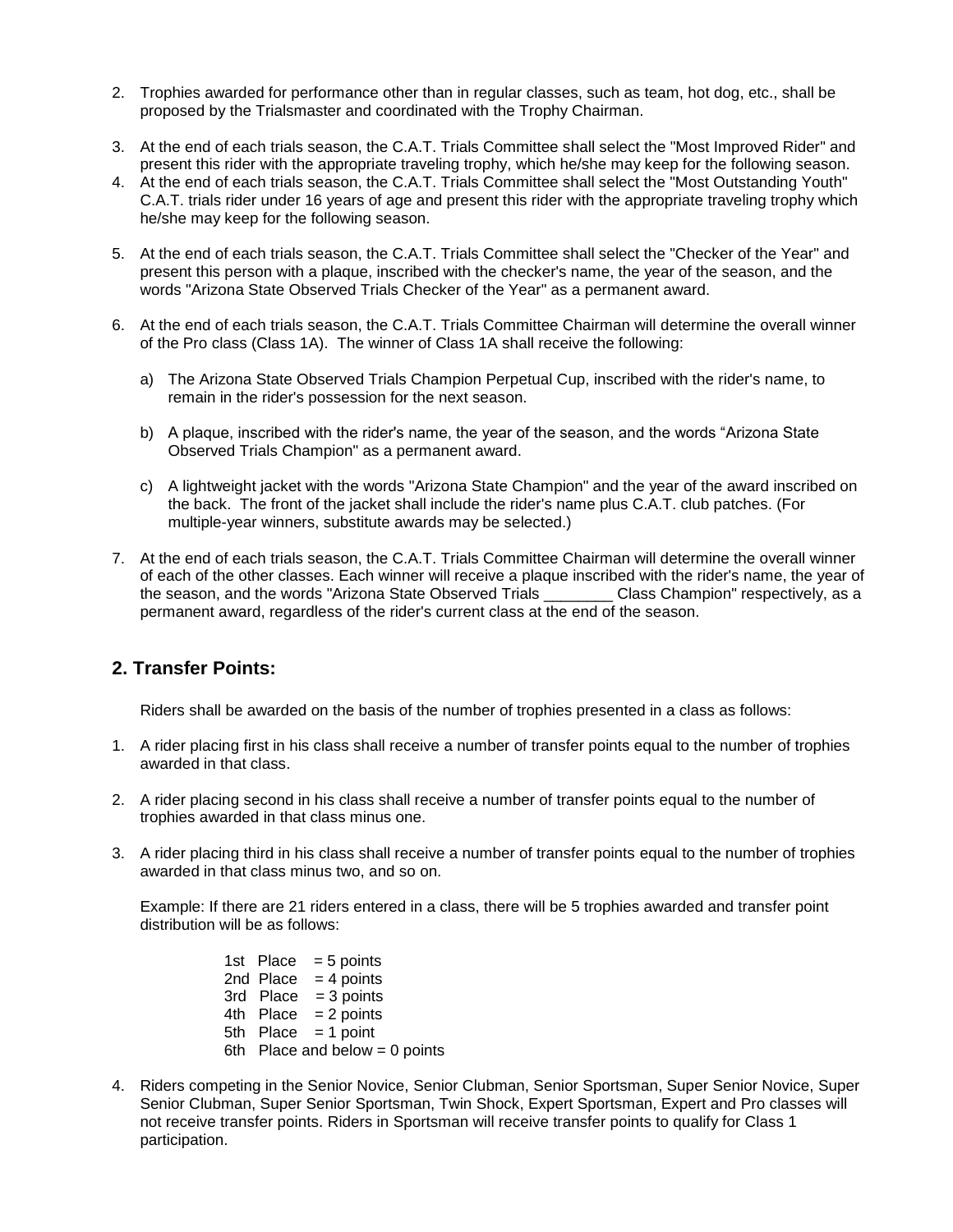- 5. Transfer points over two "trials seasons" old will be dropped from the transfer points standings.
- 6. A rider that completes the majority of the season's events in a class will not be forced to point out of that class that season. They will move to a higher class the next season.

#### **3. Class Ranking:**

All riders competing at Arizona State Championship events shall be awarded "Championship Points" leading to overall class rankings for the season. Championship points and class rankings shall be determined by the following rules:

- 1. All Arizona State Observed Trials events shall be considered championship events unless approved as non-championship events by the Trials Committee. Any approved non-championship events will not add to any rider's championship or transfer points total.
- 2. Championship points will be awarded based upon each rider's finishing position among riders eligible for championship (as defined in Sec.A.1.)on each state championship event. Points shall be awarded as follows:

1st Place  $= 15$  points 2nd Place = 12 points  $3rd$  Place = 10 points 4th Place  $= 8$  points 5th Place  $= 6$  points 6th Place  $= 5$  points 7th Place  $=$  4 points 8th Place  $= 3$  points 9th Place  $= 2$  points 10th Place  $=$  1 point 11th Place and below  $= 0$  points

- 3. All year-end rankings shall be determined from the best finishes in the championship events held each season **–** as follows: 6 events-5 best finishes 7 events-5 best finishes 8 events-6 best finishes 9 events-7 best finishes 10 events-8 best finishes; 11 events-8 best finishes; 12 events-9 best finishes; 13 events-10 best finishes.
- 4. At the end of each trial season, the Trials Committee Chairman shall rank all competitors in each class as to their final placing in the class. No other competitor may use that assigned ranking position number during the following trial season.
- 5. In the case of a tie in the amount of points for the Number One ranking in a class, the Number One plate and State Championship shall go to the rider with the most wins. In the event that there is still a tie, the rider with the most seconds, then thirds, then fourths, etc., shall be determined the winner. If a tie still exists, then all additional championship events will be added to the for each rider. The rider with the most championship points for these events shall be declared the winner. If the riders are still tied, then the overall points differential in the events they competed in together are used. The rider with the least amount of total points for these events shall be declared the winner.
- 6. Each rider will keep his/her class ranking number for the complete season and will have the privilege of displaying that number on the front of the bike. However, when the rider transfers to the next higher class, the rider will then assume the "last place" number then existing in the new class.
- 7. Non-trophy ridden events will not count towards any class ranking. If a rider who repeatedly rides nontrophy has no points towards a ranking, then that rider shall receive the last place number in the rider's "normal" class for the coming season.
- 8. The Trials Committee Chairman will provide a state ranking at the end of the competition season for every class.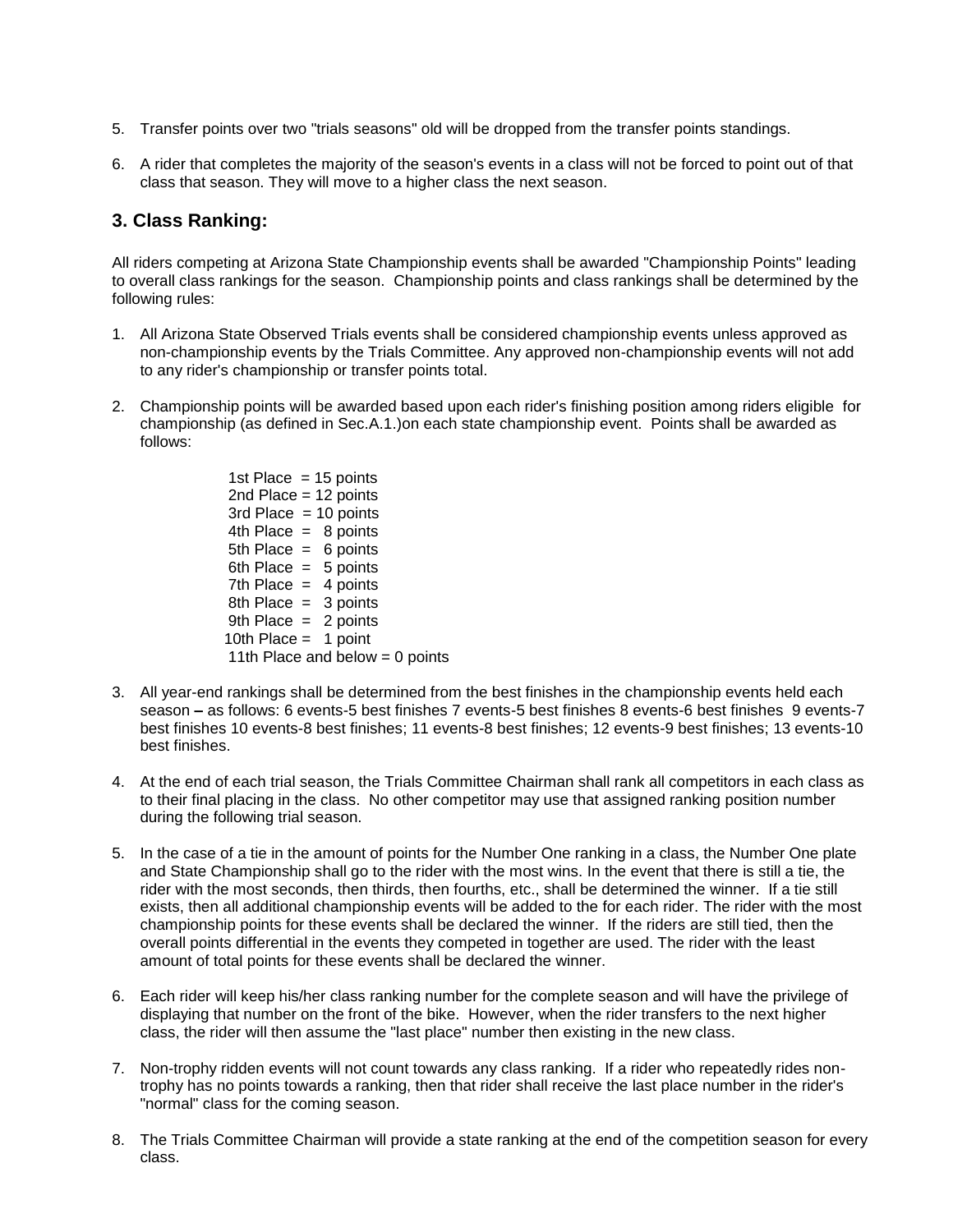- 9. In order to make a class championship eligible, at least one (1) rider needs to compete in 50% of the championship events plus 1 event. (i.e. If there are 6 events per year, 1 rider must ride 3 events + 1 event = 4 events to make the class championship eligible) 7 events=5 rides; 8 events=5 rides; 9 events=6 rides; 10 events=6 rides; 11 events=7 rides; 12 events=7 rides; 13 events=8 rides
- 10. For any rider, 15 years old or older to be championship eligible he/she must check in at least 50% of the events they ride during a season. At a buddy check trial, all competitors are considered as checkers.
- 11. Only 1 morning and 1 afternoon Trialsmaster per event will be awarded 15 championship points and 2 checker credits each, for a maximum of 1 event per season. Any additional workers or helpers will not be awarded championship points or checker credits.

# **Section D: THE TRIALS COURSE**

- 1. Sections boundaries must be marked clearly with white ribbon as continuous as possible. Section arrow markers shall be black for Pro, red for Expert, white for Sportsman, green for Clubman, yellow for Novice and blue for Beginner gates.
- 2. It is permissible to divert routings of the various classes within a section. All such changes in routing shall be done in a concise and legible manner by signs at least as large as the conventional "pie plate". Note: Generally, the Expert Sportsman class will ride the harder Sportsman lines or moderate Expert lines in their entirety. The section start gate will be marked "ES=S" or 'ES=E".
- 3. Similarly, the Senior & Super Senior Clubman classes may ride either the harder Novice lines or moderate Clubman lines in their entirety, so "SC=N" or "SC=C" must be marked on the start gate.
- 4. Under extremely unusual circumstances and as a last resort, the Trialsmaster may change the above color codes and marking methods as long as all competitors and checkers are made aware of the change prior to the event.
- 5. Entry and Exit Gates:
	- a) Entry gates must be marked with TWO section arrow cards (minimum 6" x 6") marked "Section Begins" or "Start". Blue will be used for AM and Gold for PM sections. The entrance gate must display the section number and classes for which the section is intended. The start gates for the Expert Sportsman and Senior Clubman classes will be marked as indicated in D.2 & 3 above.
	- b) Exit gates must be marked with TWO red section arrow cards (minimum 6" x 6") marked "Section Ends", "All End", "Finish", or "Exit".
	- c) All entry and exit gates MUST BE AT LEAST FOUR FEET WIDE!
- 6. Artificial Boundaries:
	- a) Artificial boundary gates or tapes may be used to define the section laterally. Any such gate or boundary must conform to the color-coding describe in section D.1.
	- b) Each artificial boundary gate must be clearly visible to a person standing in the previous gate.
	- c) No artificial boundary gate may be less than three and one-half feet (3' 6") wide.
	- d) A rider cannot go backward through a boundary gate.
	- e) A rider cannot go through any other class's boundary gates.
- 7. To ensure that sections are not unduly dangerous, the Safety Committee or Steward may inspect all sections prior to the event. If a section is determined to be unduly dangerous, the Trialsmaster must change or remove the section. The Safety Committee's or Steward's ruling shall be final.
- 8. Each section must be ridden through (though not necessarily cleaned) at least once before the trial by either the Trialsmaster or another non-competitor to ensure:
	- a) That the section can be ridden by the intended class.
	- b) That the section is not unduly dangerous or confusing.
	- c) To determine any wearing effect that competition will have on the terrain.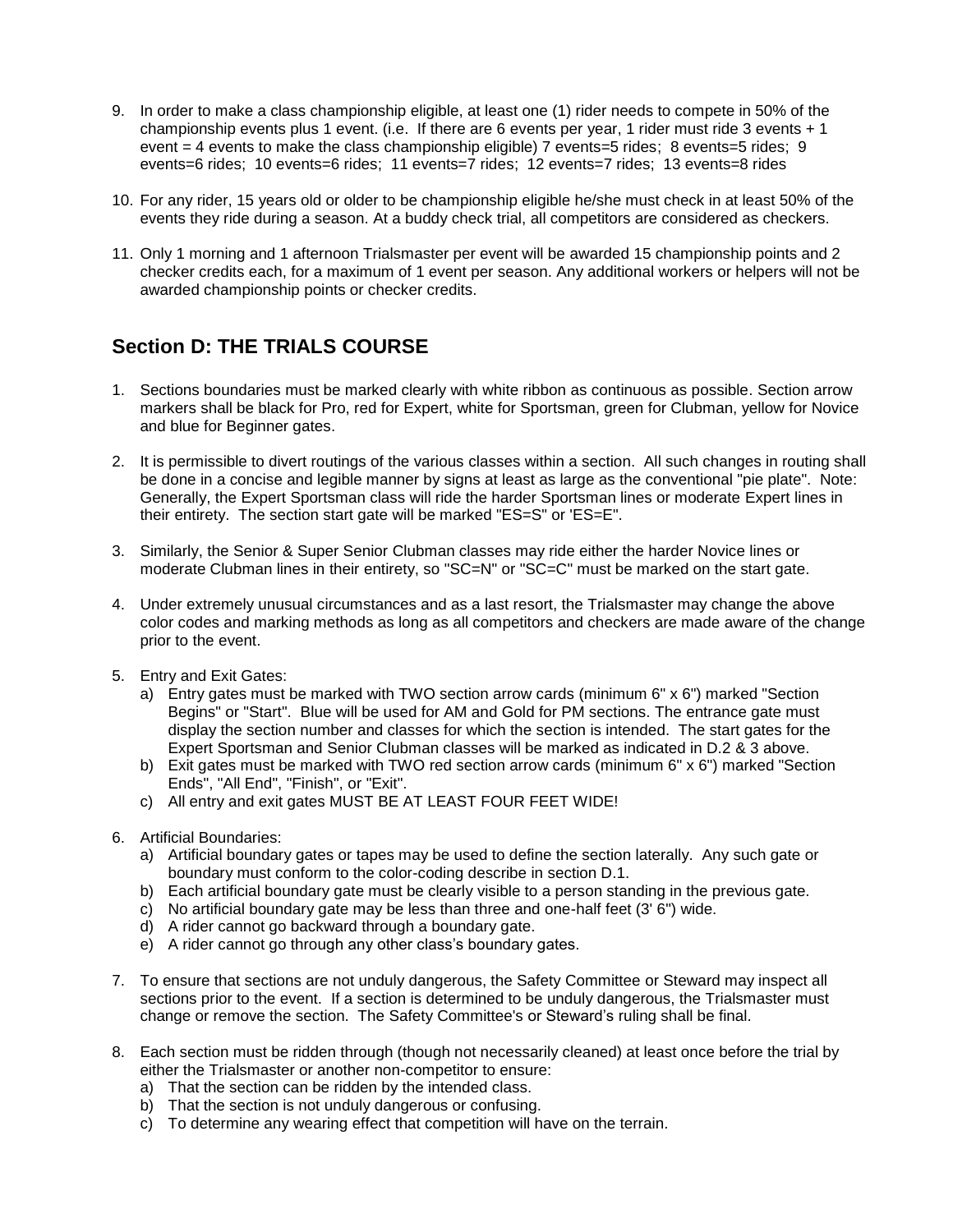- 9. The Trialsmaster may not compete in the trial. Trialsmaster helpers may compete only in sections, which they have never ridden. For example, if a helper creates Novice and Intermediate sections, but does not help create Advanced or Expert sections, then the helper can compete in the Advanced or Expert classes.
- 10. At the option of the Trialsmaster, a section may be used for more than one class. However, the routings for the various classes must be clearly marked with class arrow markers so as to be easily understood by all competitors.
- 11. A competitor may only ride the section and routing for his class during a trial.
- 12. A competitor may walk in a section at any time so long as he does not interfere with a rider competing in that section.
- 13. Prior to the start of an event, a competitor or visitor may not practice ride or walk in any marked section. To do so will result in disqualification.
- 14. No one shall change a section intentionally except the Trialsmaster. After the start of an event, no one, including the Trialsmaster, shall change a section. If a section becomes unduly dangerous during the event, the Trialsmaster will remove the section and strike all scores given for that section.
- 15. During competition, sections must be ridden in numerical order, though not necessarily beginning at Section 1. Unless specifically instructed by the Trialsmaster, C.A.T. competitors may start the event at any section they choose.
- 16. Any section not meeting the requirements detailed in Section D shall not be scored.
- 17. Protest of Sections:
	- a) Protests concerning the legality of a section must be submitted in writing by the competitor at the close of the trial. Protests should be submitted to the Trialsmaster, a club officer, or the person at the sign-in desk. The validity of the protest will then be judged by a panel consisting of the Trialsmaster and two officers of C.A.T. within one hour of the closing time of the trial.
	- b) If a section is under protest, no finishing places of the class under protest may be decided until the validity of the protest is determined.
	- c) If the section is judged to be non-conforming to these regulations, all competitors in the protester's class shall be scored all cleans in that section.
	- d) Due to time limitations, it is advised that any competitor who feels a section does not conform to these rules should file the protest and locate two club officers as soon as possible since section markings are usually removed at closing time.
- 18. Loop Markings:
	- a) Morning loops shall be marked with Red and White Striped ribbon. Afternoon loops shall be marked with Orange ribbon.
- 19. Section Orchestration:

# **Section E. SCORING**

- 1. Observed Trials Scoring In observed trials, the competitor is being graded by an observer or "checker" who has no competitive interest in the competitor or in the section that he/she is checking. The "checker" may be a competitor in a different class than he is observing as long as the "checker's" event occurs in a different block of time. Example: Intermediate or Novice checking an Advanced or Expert event, or vice versa.
- 2. Buddy System Scoring As a last resort, should some unforeseen reason exclude the "checker" system of scoring, the "buddy system" must be used. This system allows each competitor to become a checker, and score the other competitors in his/her group. When possible, this system should be organized to use groups of a minimum of three riders so as to be as fair as possible to all riders. When it is necessary to use the "buddy system", the Trialsmaster shall draw the riding groups, and assign a group leader. The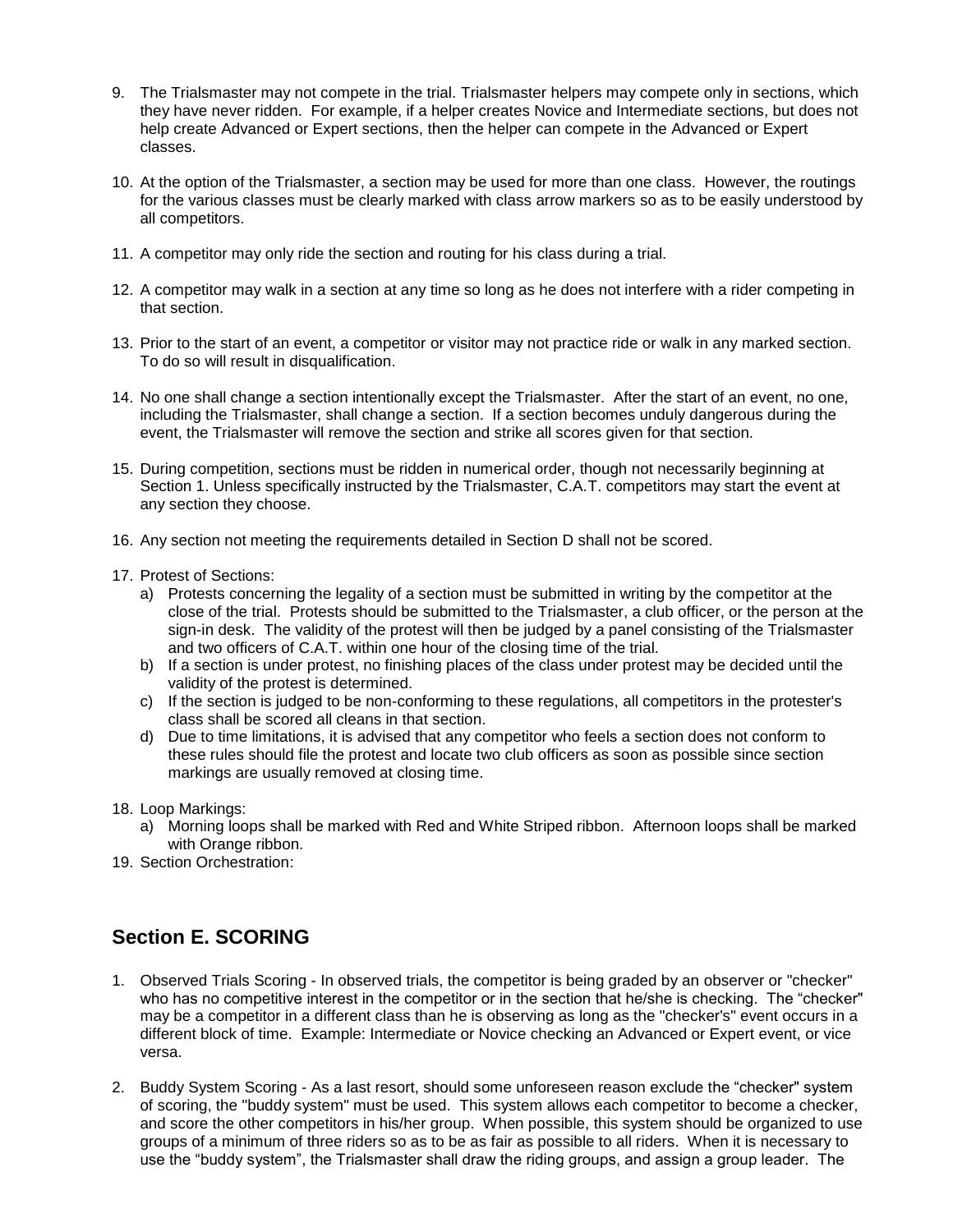group leader will record all scores, except his/her own, and will settle all scoring disputes, subject to protest. Riders must stay in their assigned groups for the duration of the event.

- 3. Note: Under no circumstances will a competitor record his/her own score. Should this be realized by the Trialsmaster, the competitor will be disqualified from the event.
- 4. Scoring shall begin when the front wheel spindle (axle) of the machine passes between the vertical lines defined by the "section start" gate markers.
- 5. Scoring shall end when the front wheel spindle (axle) of the machine passes between the vertical lines defined by the "section end" gate markers.
- 6. Points (or marks or dabs) shall be imposed on the competitor's score in each section for the following infractions:
	- a) Zero points For no infractions. Called a "clean" or "zero".
	- b) One point:
		- (1) For any contact providing support between any part of the rider's body or machine (exception: tires, foot pegs, or skid plate) with the terrain (the "terrain" is considered ground, rocks, trees or any other obstacle). This contact is typically called a "dab" or "footing".
		- (2) If a competitor lofts the front wheel of his machine outside any boundary but clearly brings it down to the ground inside the boundary while dabbing once, he shall be scored only one (1) penalty point.
		- (3) A competitor's foot may "pivot" at the same spot on the ground and still be scored as one point.
		- (4) Footing can occur either inside or outside boundaries.
	- c) Two points:
		- (1) For two dabs in a section as described in 6.B above.
		- (2) Both feet placed on the ground simultaneously counts as two points.
	- d) Three points for three OR MORE dabs in a section as described in 6.B and 6.C above. Note: If a competitor's foot slides along the ground during a dab, it is scored as three points.
	- e) Five points for any of the following:
		- (a) The machine is moving backwards with or without the rider dabbing (as defined in 6.B.1).
		- (2) The Rider dismounts from the machine and has both feet on the ground on the same side of, or behind the machine.
		- (3) Any displacement of markers with the machine or rider requiring that they be reset, i.e. breaking or knocking down. Touching a boundary is not a five.
		- (4) Either wheel touches the ground or obstacle outside a boundary marker. If the marker is fastened to a tree branch, bush or grass, the boundary is where the trunk meets the ground. Note: Trialsmaster should avoid marking boundaries with ribbon on any grass, bush, branch or rock, which is unstable. In the case of running over a taped boundary, there must be ground visible between the tape and the wheel and the wheel must be on the ground on the out-of-bounds side of the tape. It is permitted to float one wheel over a marker, but not both wheels, i.e. jumping the machine over a boundary is a five.
		- (5) Receiving outside assistance while attempting a section.
		- (6) Intentionally altering a section.
		- (7) Crossing one's own wheel tracks except where specifically required or permitted by the Trialsmaster.
		- (8) Not waiting for a signal from the checker before entering a section.
		- (9) The rider does not have both hands on the handlebar when dabbing (as defined in 6.B.1) while stationary.
		- (10) The engine stops while dabbing (as defined in 6.B.1) or while any part of the machine, except for the tires, is used for support, without forward motion. The motorcycle must be moving forward while footing with a dead engine to avoid a five.
		- (11) If the handlebar of the machine is used for support and the motorcycle is beyond 45 degrees from vertical.
		- (12) The rider fails to pass through all the split gates for the rider's class. Riders may ride where they choose where boundaries are not marked by either split gates or tape.
		- (13) The front wheel does not precede the back wheel when passing through gates.
		- (14) The rider passes, in either direction through a gate of another class. That is breaking the plane of a gate.
	- f) Ten points will be assessed for each section that is not punched on a rider's score card when the card is turned in at the scorer's table.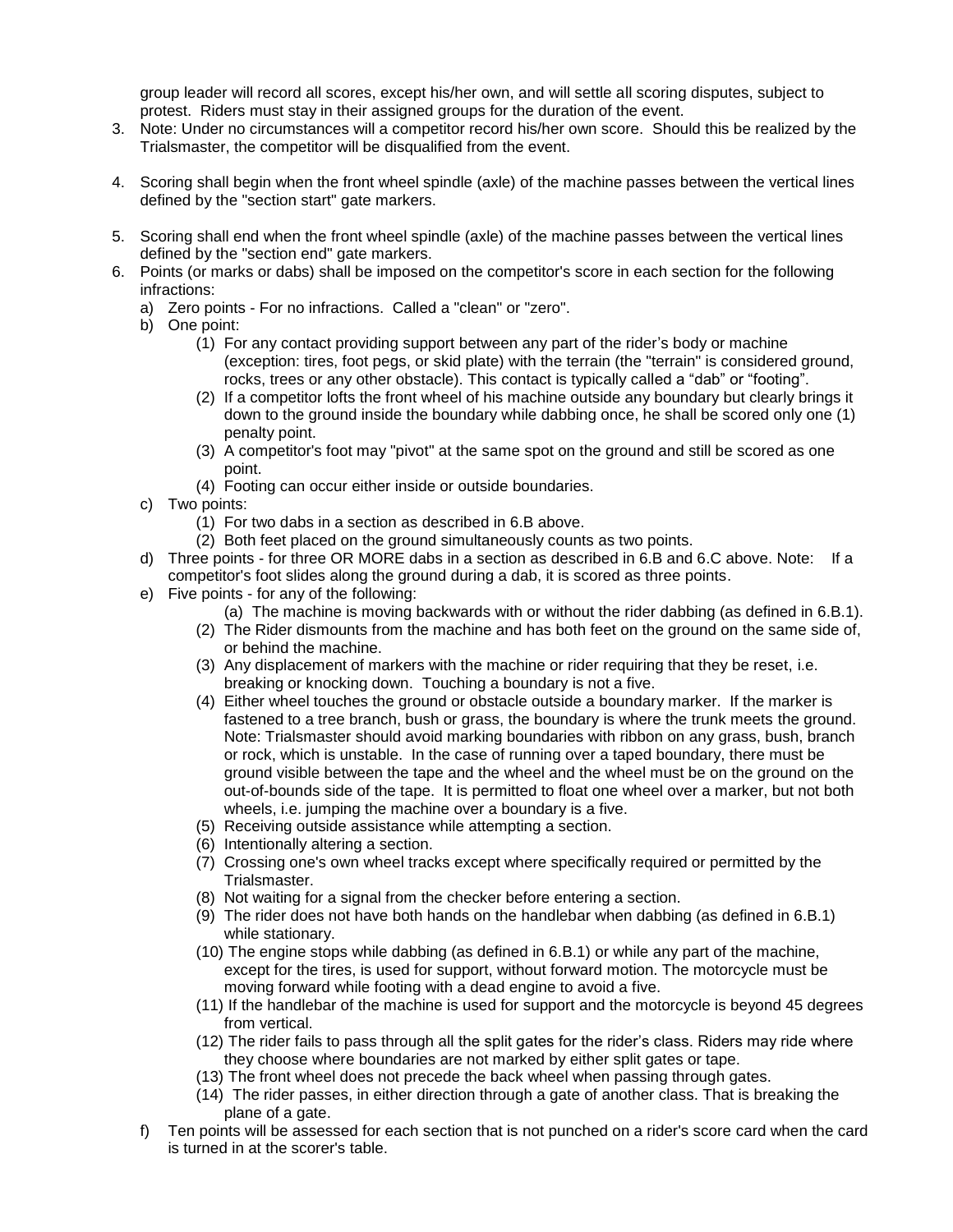- 7. Marking Score Card: With the exception of E.6.F above, no more than five points shall be imposed for infractions in any single attempt of a section.
	- a) Upon completion of that section, the competitor will present his score card to the observer for scoring. When the card is marked or punched, the competitor should check the card to ensure that the proper section and score has been marked, as this is the only time at which a protest can be noted. If the wrong score has been marked, the observer must punch all but the correct score. The observer, however, may not change the initial score for the ride; this can only be done under protest.
	- b) The competitor shall not argue with the checker over scoring.
	- c) No competitor shall influence a checker's scoring of another competitor.
	- d) Violation of rules 7B or 7C may result in review by the Trialsmaster and/or The Trials Committee who may impose penalties.
- 8. Balk: If a rider's line is blocked or altered by a person or animal in the section or by an object knocked into the section while he is riding that section, the rider may claim a balk. If the balk is accepted by the checker, the rider receives no score for that attempt but is required to attempt the section again immediately.
- 9. The time limit of the trials event must be announced at the riders' meeting. Once the event has started, the time limit cannot be changed. After the time limit, the rider may arrive late, but penalty points will be added for arrival at the scoring table after scheduled time at the rate of one point per minute. Any rider turning in his scorecard later than 30 minutes after his/her scheduled time shall be disqualified. Official time must be kept by a digital clock, so that a rider's finish time includes all of the finishing minute, e.g., if a finishing time is 4:31 p.m., that minute holds until the digital clock records 4:32. The riders' finishing times shall be marked on their scorecards by an official at the scoring table. To obtain the final score, points lost on time and points lost on observation are added.
- 10. As an alternate, the Trialsmaster may use a sweep rider to close the sections as soon as appropriate. The sweep rider will close each section in numerical order, but starting wherever the Trialsmaster chooses. If there are riders at a section still waiting to ride, the sweep rider will follow the last one and close each section after him/her. In this case, the penalty time will continue until the sweep rider reaches the scoring table.
- 11. Any participant not completing the event in the announced time will be scored a "DNF", regardless of the number of sections ridden.
- 12. At the end of the trial, the rider who has received the fewest marks and has been scored in all sections shall be deemed the winner of his/her class.
- 13. In the event of a tie, finishing places will be decided on the following basis:
	- a) Most cleans, most ones, most twos, most threes, etc.
	- b) Then a "ride off" as determined by the Trialsmaster.
- 14. Any disputes over scoring in a section shall be decided by protest. The correct procedure for protesting is:
	- a) In the section where the discrepancy occurs, the competitor must advise the checker that they are going to protest the score.
	- b) When the competitor turns in the score card, he/she must also submit a written protest to the Trialsmaster or person accepting scorecards. The written protest does not have to be anything formal, but must include the section number, lap number, the score given by the checker and the score the competitor believes to be correct.
	- c) The Trialsmaster shall settle any and all protests before finishing positions are decided.

# **Section F- GENERAL INFORMATION**

1. These rules shall remain in effect for one year from the date of acceptance unless amended by The Trials Committee. At the end of that year they shall be reviewed by the C.A.T. Trials Committee and re-adopted or amended as necessary. Note: If a club member would like a rule changed or a new rule adopted, he/she should submit the proposed rule in writing to a club officer or Trials Committee member before the review. The Trials Committee must vote on all written proposed rules within 60 days of submission.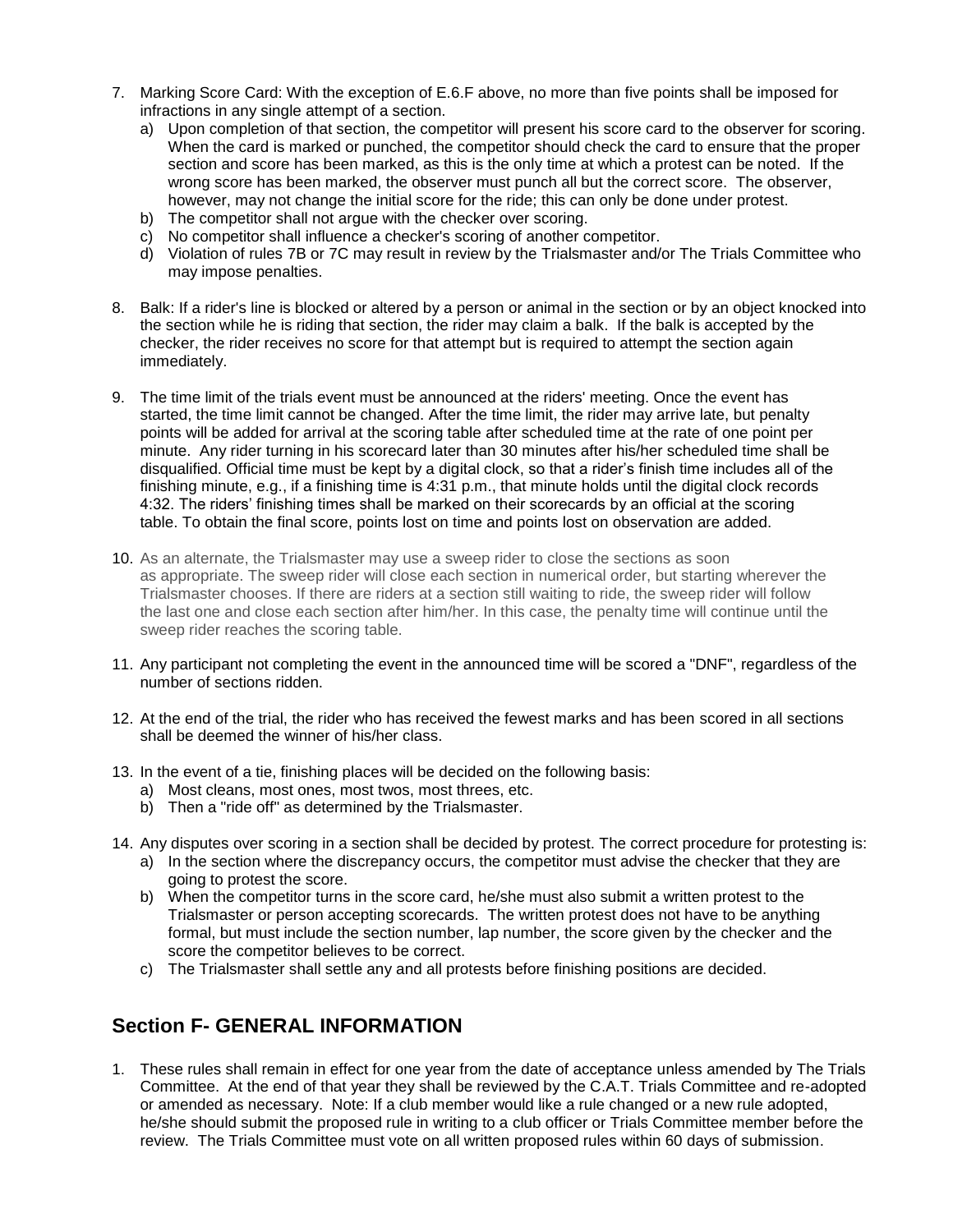#### 2. Release of Liability

It is a condition of acceptance of entry that Central Arizona Trials, Inc. shall not be held responsible for any damage to any motorcycle or it's accessories, whether by fire, accident or any other causes, nor the theft of any motorcycle or it's accessories during the event.

Further, it is a condition of acceptance of entry that Central Arizona Trials, Inc., property owners, government agencies or any associated parties shall not be held responsible for personal injuries, loss of life or loss of limb incurred by entrants in any C.A.T. event or spectators or visitors attending said event.

An entrant is liable for any damage caused by himself, or any agent, representative or servant acting on his behalf during the day or days of the event.

# **Section G- SUPPLEMENT**

- 1. In order to maintain an efficient observation system, when a competitor enters a C.A.T. event, the competitor has automatically agreed to check a section as necessary. Exceptions: Visiting riders from out-of-state are exempt from this rule, also see section C, 3J.
- 2. If there are insufficient volunteers to act as checkers at any C.A.T. event, the Trialsmaster will "draft" the required number of persons from those entered in the event.
- 3. If an entrant is drafted to check and refuses to do so, then any championship points or transfer points will not be awarded for that event. In addition, any trophies or awards will be forfeited. Exceptions or legitimate excuses will be decided by the Trialsmaster only.
- 4. If an entrant can supply a capable substitute to work in a trial, either by volunteering before the event or providing a substitute upon being drafted at the event, his/her obligation shall be considered fulfilled for that event.
- 5. If a rider attempts to sign-in for the event after the announced cut-off time, he/she will be charged \$10.00 for reopening the sign-in table unless he/she checks a section.
- 6. To be eligible for rider only prizes (red tickets) at the Annual Awards Banquet, you must be championship eligible under Section A1, and have received championship points for half the previous season's events plus one.

# **Section H- SECTION ORCHESTRATION**

#### Originally by Len Weed

**BASICS: Organizers may not intend to set overly harsh trials but it happens. As a potential sectionsetter for a trial, do you want the average rider to face a succession of clanging stops and pushing threes? Or should we have a day that includes the opportunity to record a few cleans, ones or twos?** 

**PLANNING: Assuming you feel a full range of scores preferable, the best way to accomplish that goal is to plan for it. Orchestrate your section layout. To orchestrate section selection, picture the notes on a sheet of music. A song with nothing but the same high notes, repeated again and again, isn't as satisfying as one with a full range of notes. Neither is a trial with nothing but fives and threes. Mix easy, medium and hard sections just like a composer uses a full scale of notes.** 

**SET UP FOR SUCCESS: \*Write down what you need "8-10 sections" that vary in difficulty. Begin easy and build. Make the first two or three sections potentially cleanable for most riders. This will curb the early section standing around. As you select each section site-mark each one with a pie plate that has the section difficulty, section number and day (Sat or Sun if a 2 day event) written on it. That way, as each section is being set up you have a reminder of the section difficulty right there.** 

**\* This is key to getting the orchestration right.**